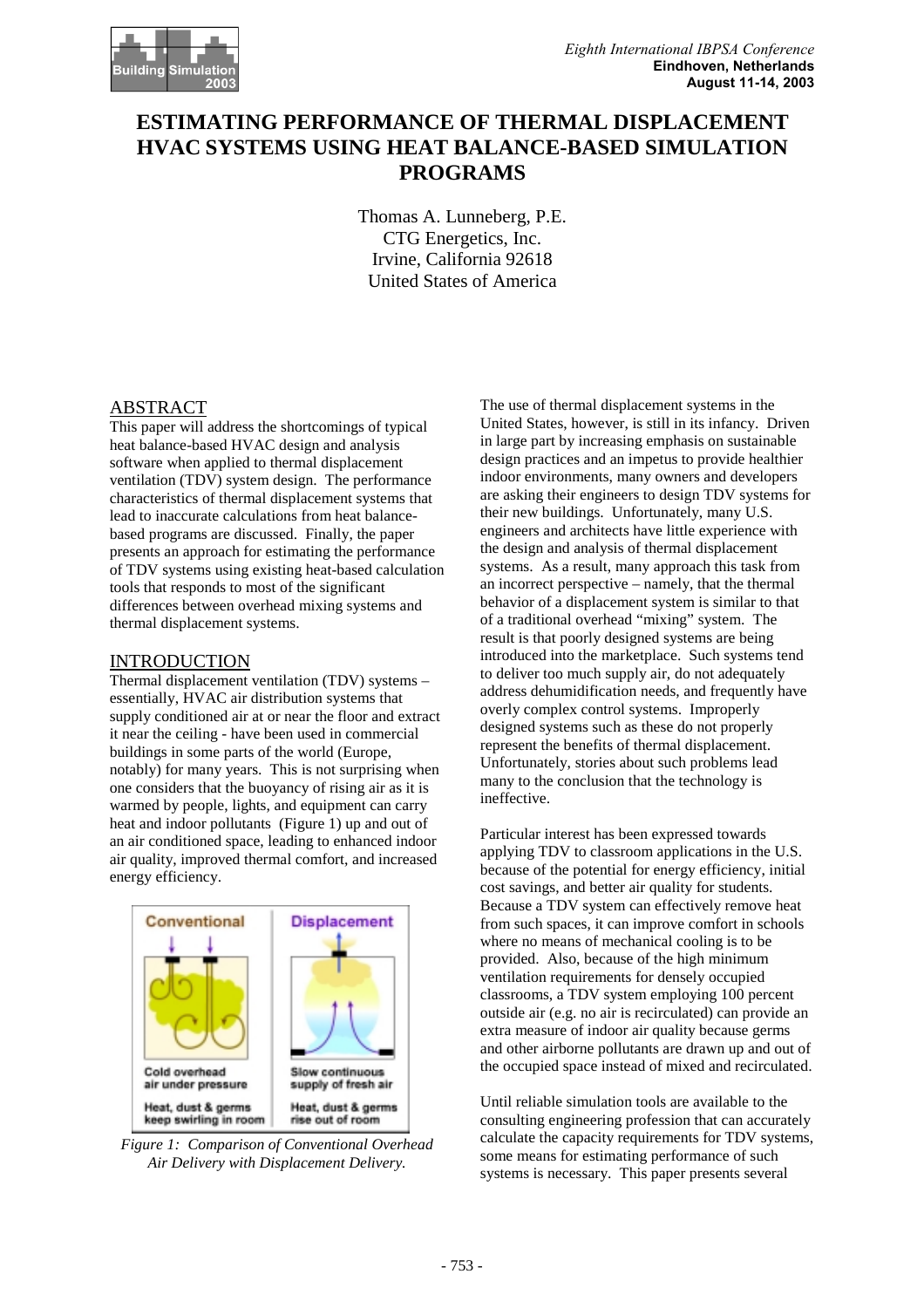approaches that, while not a substitute for more rigorous analysis such as computational fluid dynamics (CFD), are sufficient for documenting the comparative benefits of TDV versus traditional overhead delivery.

# SHORTCOMINGS OF CURRENT PRACTICE

When asked to design a displacement system, many HVAC engineers will attempt to employ the same load calculation methods that would be used for a conventional overhead system. The main problem with this approach is that heat balance-based methods assume complete mixing of the supply air with the room air, which neglects a key characteristic of the displacement approach – namely, that air will stratify according to differences in density if the air delivery pattern in the room does not disrupt the process.

The energy simulation program that is most commonly used in the United States for energy analysis and code compliance is called DOE-2. This program is quite capable with respect to the range of energy efficiency measures that it is capable of evaluating. However, because it is based on a heat balance approach to load calculations, it cannot directly simulate the performance of a TDV system with acceptable accuracy.

A heat balance-based program assumes that complete mixing occurs between all air supplies associated with a particular space and that sources of heat gain within the space are homogenously distributed throughout the space. This approach works fine for overhead systems, where great care is taken in terms of diffuser selection and placement to encourage vigorous mixing of cold supply air with warmer room air (Figure 5).

For a TDV system, air mixing does not happen nearly as readily as with an overhead system. The heat generated by people, lights and equipment rises because of the buoyancy of warm air. Since there is no downward directed supply airflow from the ceiling, there is nothing to impede ascension of the warm air towards the ceiling. As a result, strata of defined temperature ranges (Figure 6) develop; the average temperature at the level of the room occupants is much lower than at the ceiling. Because complete air mixing does not occur – and because hot air can be drawn from the top of the space and exhausted from the building – the overall airflow and cooling requirements are lower for TDV than traditional overhead systems. As an example, only about 13 percent of the heat gain from the lighting system translates into cooling load (Table 1) in a standard classroom application with pendantmounted lighting.

Thermal displacement ventilation was proposed for the classrooms of a new high school located in San Diego, California that is being designed in 2003. The original design was based upon a standard variable air volume cooling system capable of delivering 1600 CFM of supply air to each classroom. By employing a TDV system, the airflow requirement was reduced by more than 50 percent and the cooling load was reduced by 37 percent. Conveying the reasons that this was possible to both the school district officials as well as the project design team was a major undertaking, and underscores the point that TDV systems are not understood very well by many who could benefit from their use.

A comparison of the cooling load components for one of the  $100 \text{ M}^2$  classrooms for overhead and displacement systems is presented below in Table 1:

| <b>Cooling Load</b><br>Component | <b>Overhead System</b> | <b>Displacement System</b> |
|----------------------------------|------------------------|----------------------------|
| Lights                           | 966 W                  | $x 0.13 = 126$ W           |
| Occupants                        | 1,464 W                | $x 0.30 = 439 W$           |
| Equipment                        | 439 W                  | $x 0.30 = 132 W$           |
| <b>Building Envelope</b>         | 878 W                  | $x 0.19 = 167$ W           |
| <b>Total Space Load</b>          | 3.748 W                | 864 W                      |
| <b>Ventilation Load</b>          | 4,100 W                | 4,100 W                    |
| <b>Total Cooling Load</b>        | 7,848 W                | 4.963 W                    |

*Table1: Cooling Load Components for Overhead and Displacement Ventilation Systems. The cooling loads indicated in the second column are calculated by multiplying the load in the first column by the factor shown in the second column. A TDV system would require 37 percent less cooling capacity than a traditional overhead system in this instance.* 

When engineers attempt to size DV systems using heat balance-based programs, the typical problems include:

- **Oversized airflow.** Because of the warmer supply air temperature used with DV systems (17°-19° C), most engineers assume that they will require about twice as much air delivery capability as a traditional (11°- 13° C) system. They do not usually recognize that thermal stratification reduces the effective space volume that must be conditioned and removes a significant portion of the cooling load that must be handled with a mixing system.
- **Oversized cooling load.** Because heat balanced-based programs assume complete mixing between supply and room air, they are not capable of accounting for heat gain that is drawing up and out of the occupied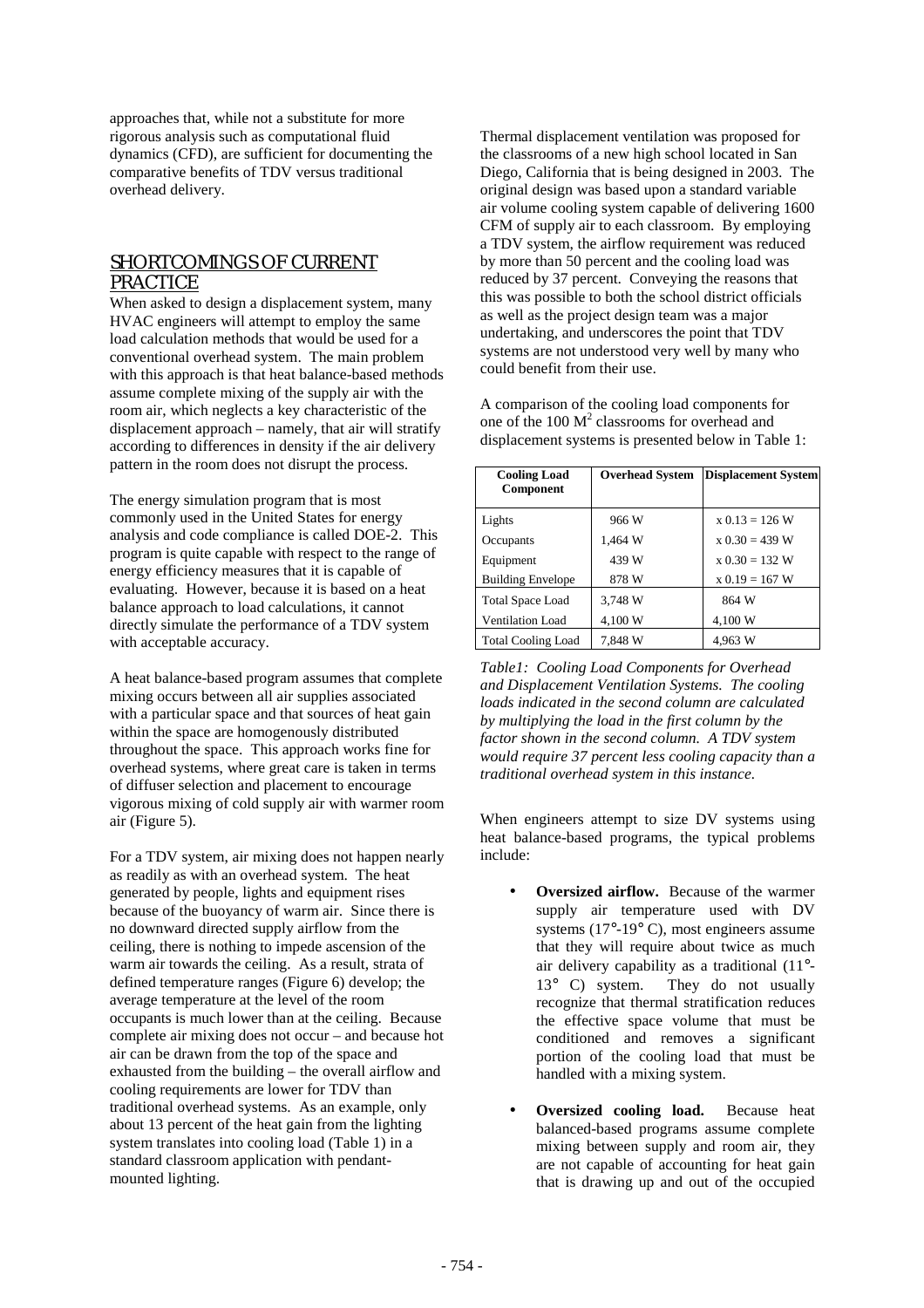zone of a room. Instead, these programs assume that all sources of heat gain in the space (except for some of the lighting heat gain in instances where return air is drawn directly through the light fixtures) must be neutralized with cold supply air.

The result of these problems are oversized systems that provide neither the comfort that the TDV concept promises nor the savings in initial and operating cost that are possible when the system is properly sized. Recommendation of such oversized systems has given some potential users the idea that TDV does not deliver the benefits that are frequently touted.

# ALTERNATIVE METHODS FOR ESTIMATING TDV PERFORMANCE

Recognizing that a heat balance-based approach will overestimate cooling and airflow requirements, the author has experimented with several approaches for estimating TDV performance with such programs. These methods, though not exact, can be applied individually or together in order to provide a reasonable estimate of performance and energy use that will be sufficient to determine feasibility during initial project stages. To achieve the best performance, we recommend that more rigorous analysis methods, such as computational fluid dynamics, be used during the detailed design phases.

It must be stressed that those who are unfamiliar with the thermal behavior of TDV systems should be careful when employing these methods. In addition, a solid familiarity with the capabilities and syntax of the simulation program being used is essential. Finally, because much of the validity of these methods is tied to quality of the CFD modeling and its similarity to the space being simulated, it is helpful to have experience with (or at least access to somebody with experience with) the CFD results that are being referenced.

**Method #1: Redistribute Internal Heat Gain Sources.** One method that has been used with success to estimate TDV performance is to relocate some portion of heat gain sources from the conditioned space into the return air plenum. For example, using the DOE-2 program it is possible to specify the percentage of lighting heat gain that is introduced to the space and how much is passed directly to the return air plenum. CFD analysis by the author's firm has predicted that only about 13 percent of heat gain from lights enters the space in TDV applications for high school classrooms. Correspondingly, 87 percent of the heat is passed directly to the plenum where is can either be exhausted from the building or recirculated. Based on the CFD results, we consider it reasonable to apply these percentages in a heat balanced-based

energy simulation. The method is reasonable, but only to the extent that the space that is being modeled closely resembles the space that was evaluated with CFD.

> Return air plenum (unconditioned) LPD @ 0 W/M<sup>2</sup>, EPD @ 0 W/M<sup>2</sup>

Occupied (conditioned) space

LPD @ 12  $W/M^2$  $EPD$  @ 8 W/M<sup>2</sup>

*Figure 2: Cross-section view of typical room showing conditioned and unconditioned spaces, with typical lighting power density (LPD) and equipment power density (EPD). The total internal heat gain*  from these sources totals 20 W/M<sup>2</sup>.

> Return air plenum (unconditioned) LPD @  $10.4 \text{ W/M}^2$ , EPD @  $5.6 \text{ W/M}^2$

Occupied (conditioned) space

LPD @  $1.6$  W/M<sup>2</sup> EPD @  $2.4$  W/M<sup>2</sup>

*Figure 3: To simulate the reduced heat gain from lighting and receptacle loads, much of the load is reassigned to the unconditioned return air plenum. The effect is that cooling loads in the conditioned space are reduced while the return air temperature is increased. The total gain from lights and plugs is unchanged, however, it has been apportioned differently between conditioned and unconditioned space.* 

This method can also be applied to other heat gain sources, such as those of computers, copiers and other equipment that gets plugged into the wall socket. The problem that is encountered with most simulation software that we are familiar with is that there is no way to directly apportion plug loads between the conditioned space and the associated return plenum. One way to work around this typical limitation is to add the equipment heat gain to the lighting power density (because this input can usually be apportioned) and decrease the equipment power density accordingly. The overall accounting of heat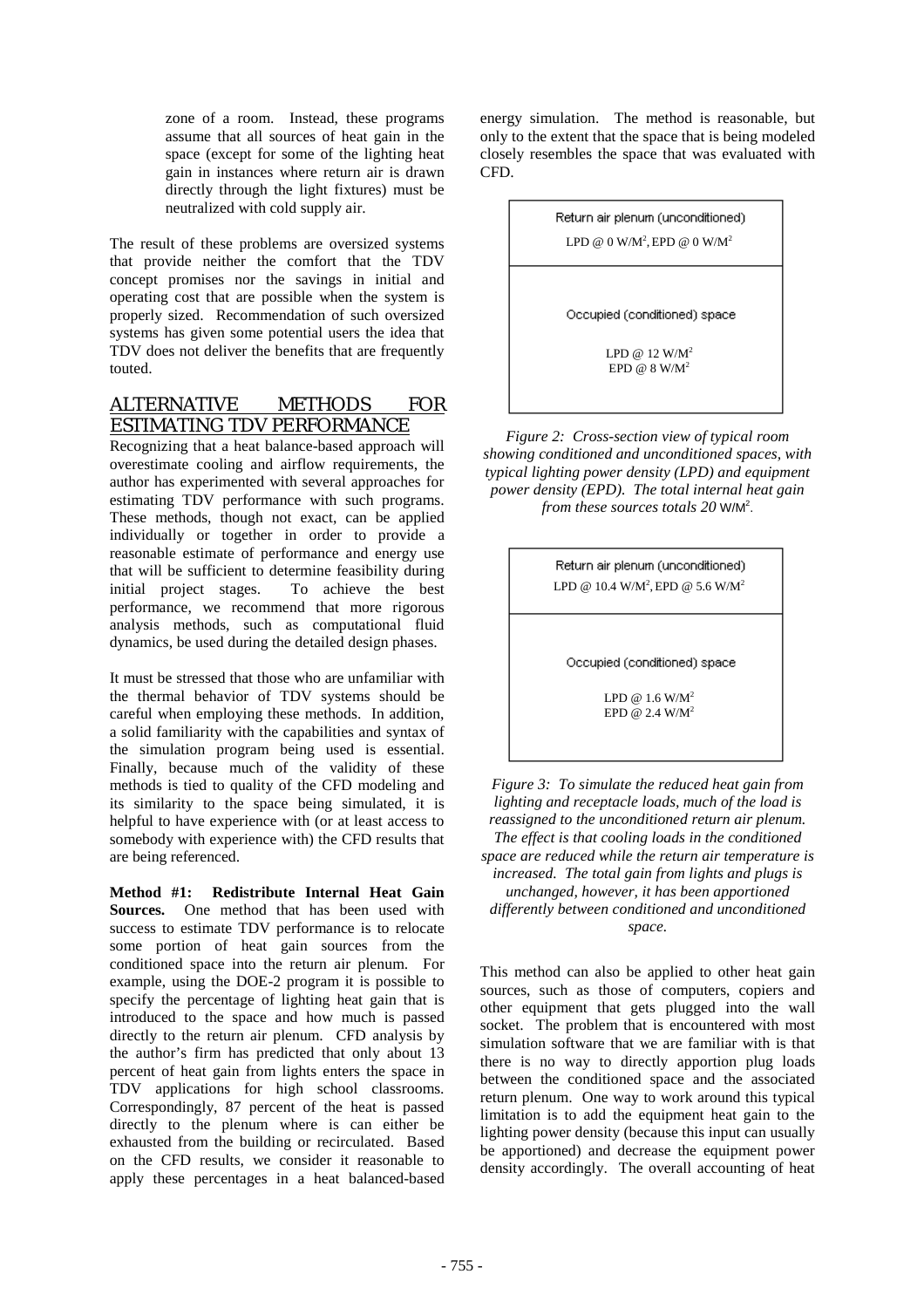gains will be correct but the individual values will be intentionally changed.

Another approach is to override the typical internal heat gain assumptions for the return air plenum (e.g. there is neither lighting nor equipment located in the plenum) and actually specify sources of heat gain in the plenum (Figures 2 and 3). The heat gain in the conditioned space should be reduced by a corresponding amount such that the overall heat gain remains unchanged. The change is limited to the location of the heat gain between conditioned and unconditioned space.

The primary advantage of this method is that it will estimate the reduced heat gain in the conditioned space, and therefore the program will calculate lower airflow and cooling rates. In addition, because heat gain is transferred to the return air stream via the plenum space (either via direct air return through the plenum or via return air ducts located in the plenum) the average temperature of the return air will increase, as would be expected with a displacement ventilation approach. The implication is that energy conserving building system components that are affected by return air temperature (for example, differential air-side economizer controls) will be simulated more accurately using this method than other approaches where the return air temperature is not affected.

The main disadvantage of this approach is that it leads to confusing program outputs. On a recent municipal project in Santa Monica, California, the local electric utility planned to pay a financial incentive to defray the cost of installing an underfloor air distribution system. The author's firm employed the strategy described above to account for thermal stratification, but the seemingly unexplainable changes in lighting and equipment use in the program output files led the utility representatives to request that a simpler method be employed. Even though they accepted the conceptual argument for redistributing the internal heat gains, they were fearful that the unusual appearance of the results would catch the eye of the Public Utilities Commission.

**Method #2: Redistribute Building Envelope Heat**  Gain. Just as the heat from internal sources such as people, lights and equipment rises within the conditioned space, so does heat gain from the building envelope. Air that is warmed by solar gain through the glass and conduction through glass and wall assemblies rises up the exterior wall and directly towards the exhaust collection point. CFD analysis shows that only about 19 percent of the heat gain through the vertical surfaces translates into cooling load for a TDV system. To simulate this effect, a larger amount of wall and glass area can be associated with the return air plenum (typically, an unconditioned space that is 1 to 1.5 meters tall, located above the conditioned space on each floor of a building). The result is that more heat gain is routed to the return air system, and less to the conditioned space. At a qualitative level, this mimics what happens in real TDV systems: The result of stratification and overall lower airflow and exhaust rates is that return air temperatures are quite a bit higher than in a traditional overhead system.

A potential downside to this approach is that it will underestimate the amount of daylight that enters the space, which would make any daylighting control system calculations (systems that dim the lights automatically in response to ambient daylight levels) inaccurate. Accordingly, this method would only be appropriate for use in applications where the daylighting control is not being considered.

Another potentially significant disadvantage to this approach is how the reconfigured glazing will impact heat loss and heat gain in the conditioned space during unoccupied periods. For example, the advantages offered by TDV are not evident during overnight and weekend periods when the HVAC system is in a setback mode and the fans are turned off. During these times, heat loss and gain through the glazing should be transferred to the conditioned space. As a result, this method would underestimate the heating and cooling requirements when the HVAC system is initially energized to overcome the accumulated heating or cooling load after periods of unoccupancy.

**Method #3: Reduce Volume of the Conditioned Space.** Because the HVAC system is intended in most cases to provide comfortable temperatures at the level of the occupants (from zero to two meters above the finished floor), some simulation experts have proposed that intentionally decreasing the volume of the conditioned space, in combination with the other methods previously described, would be a reasonable way to account for thermal stratification. For example, if the floor to ceiling height of a classroom is three meters and the floor area is 100  $M^2$ , the total volume is 300  $M^3$ . If one were to assume that, because of stratification, comfortable temperatures only need to be provided up to a height of two meters above the finished floor then the volume of air that must be cooled to the preferred temperature would be reduced by one-third.

#### **Method #4: Establish Vertical Thermal Zones**

In an effort to simulate thermal stratification, it has been proposed that establishing a series of vertical thermal zones, each with a different space cooling temperature setpoint, would be an effective way to account for stratification (Figure 4). For example, if the three distinct temperature bands shown in Figure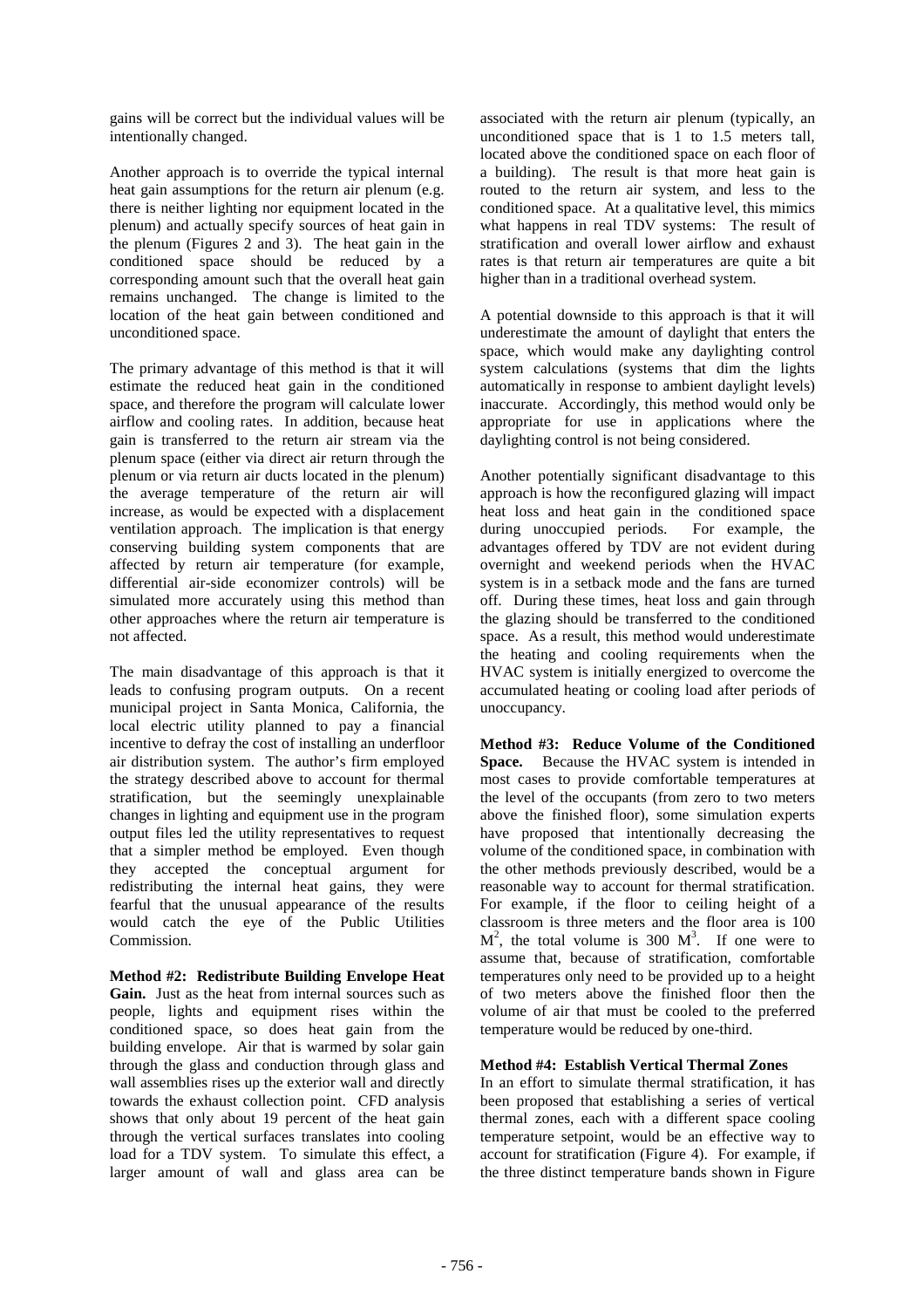6 were each designated as a thermal zone with a thermostatic setpoint equal to its average temperature, a heat balance-based program would calculate reduced airflow and cooling loads for the warm spaces closer to the ceiling. Some discretion would have to be applied with respect to how much of the each source of heat gain would be apportioned to each vertical zone.

Setpoint = 
$$
30^{\circ}
$$
 C

\nSetpoint =  $25^{\circ}$  C

\nSetpoint =  $20^{\circ}$  C

*Figure 4: The impact of thermal displacement on cooling and airflow requirements can be estimated by dividing a room into distinct vertical zones, each with its own design cooling temperature.* 

### **CONCLUSIONS**

While none of these methods are rigorous from a theoretical standpoint, they are intended to provide better results than would be achieved without applying any corrective measures to heat balancebased simulations of TDV systems. In California, where the State approves which software will be used to document compliance with the State Energy Code (known as Title 24), software developers, legislators, plan checking departments and design professionals are seeking a standardized, reasonable approach to simulating these increasingly popular air distribution systems. Until the time comes when the State approves programs that can model airflow, in addition to all of the required capabilities for other aspects of building design, it is inevitable that some amount of estimation will have to be applied.

In 2003, the author's firm will be preparing a handbook that provides more detailed information on methods to simulate TDV systems using heat balance-based programs. It is our intention to develop several CFD models for different building types, and then compare the results achieved with our estimation methods versus what is calculated with the more capable CFD program.

#### ACKNOWLEDGEMENTS

The author would like to thank Steven Long and Marc Cohen of CTG Energetics, Inc. for their efforts on the CFD analyses presented in this paper.

In addition, the efforts of the Collaborative for High Performance Schools (www.CHPS.org) to promote thermal displacement ventilation in school environments are greatly appreciated. Figure 1 is taken from the CHPS HVAC training materials.

Finally, the author was inspired by discussions with Clark Bisel of Flakt+Kurtz in 1996 about this topic during meetings in Santa Monica, and discussions with Martyn Dodd of Energysoft LLC in 2001.

#### REFERENCES

Yuan, Xiaoxiong. *Performance Evaluation and Design Guidelines for Displacement Ventilation*. ASHRAE Transactions. 1999. V. 105. Pt. 1. www.ashrae.org.

*Best Practices Manual*, published by the Collaborative for High Performance Schools (www. CHPS.org)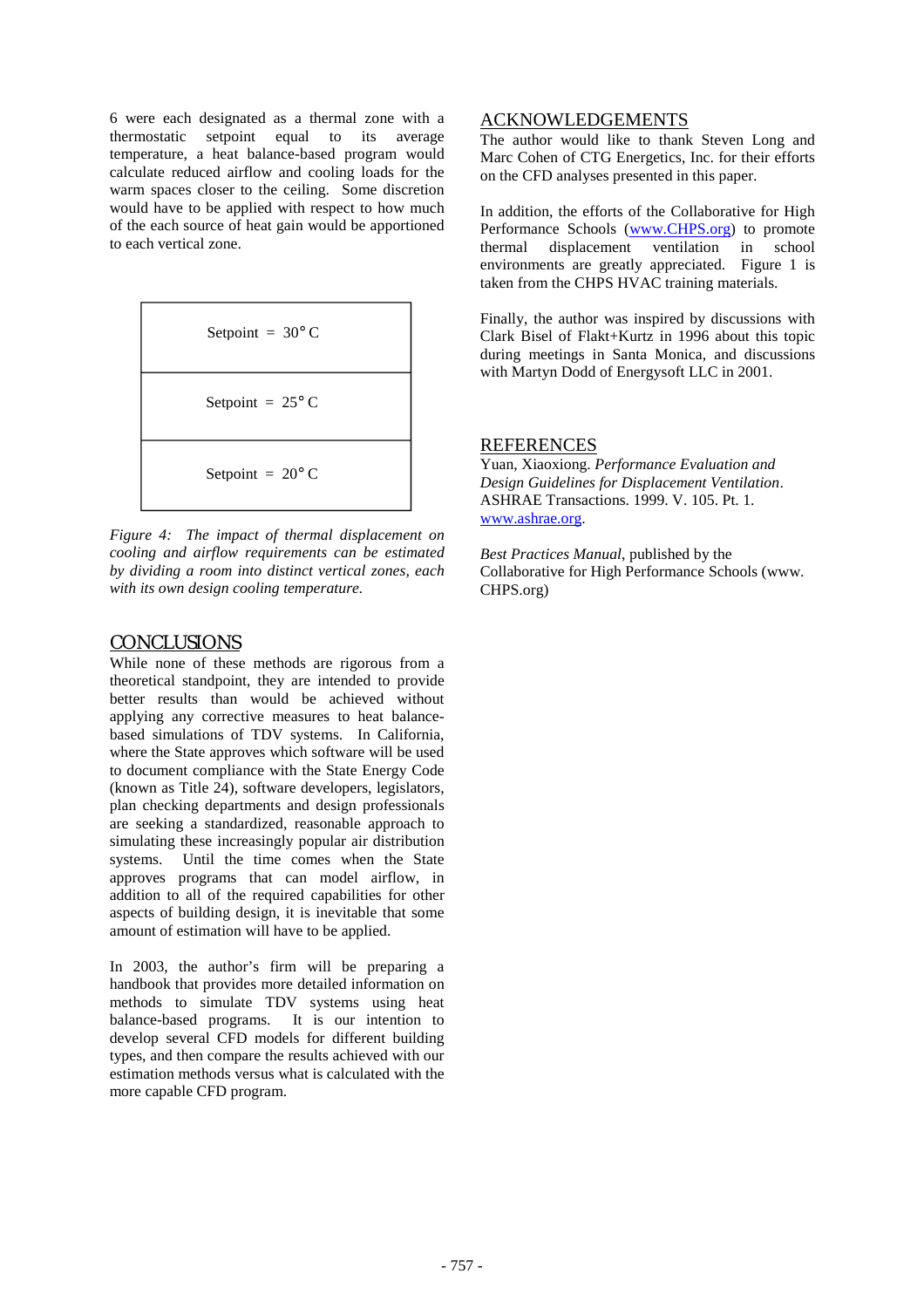# Conventional System- 1600 CFM, 55 F Supply, N-S View



78.5 **ISLE** 

*Figure 5: Conventional Overhead Air Distribution System. This cross section of a 100 M<sup>2</sup> classroom CFD model of air temperature distribution predicts uniform space temperatures from floor to ceiling. The coolest temperatures are located at the supply air diffusers. The entire volume of the classroom is cooled to a comfortable temperature even though occupants only experience the thermal environment from floor level up to about 2 meters above the floor.*